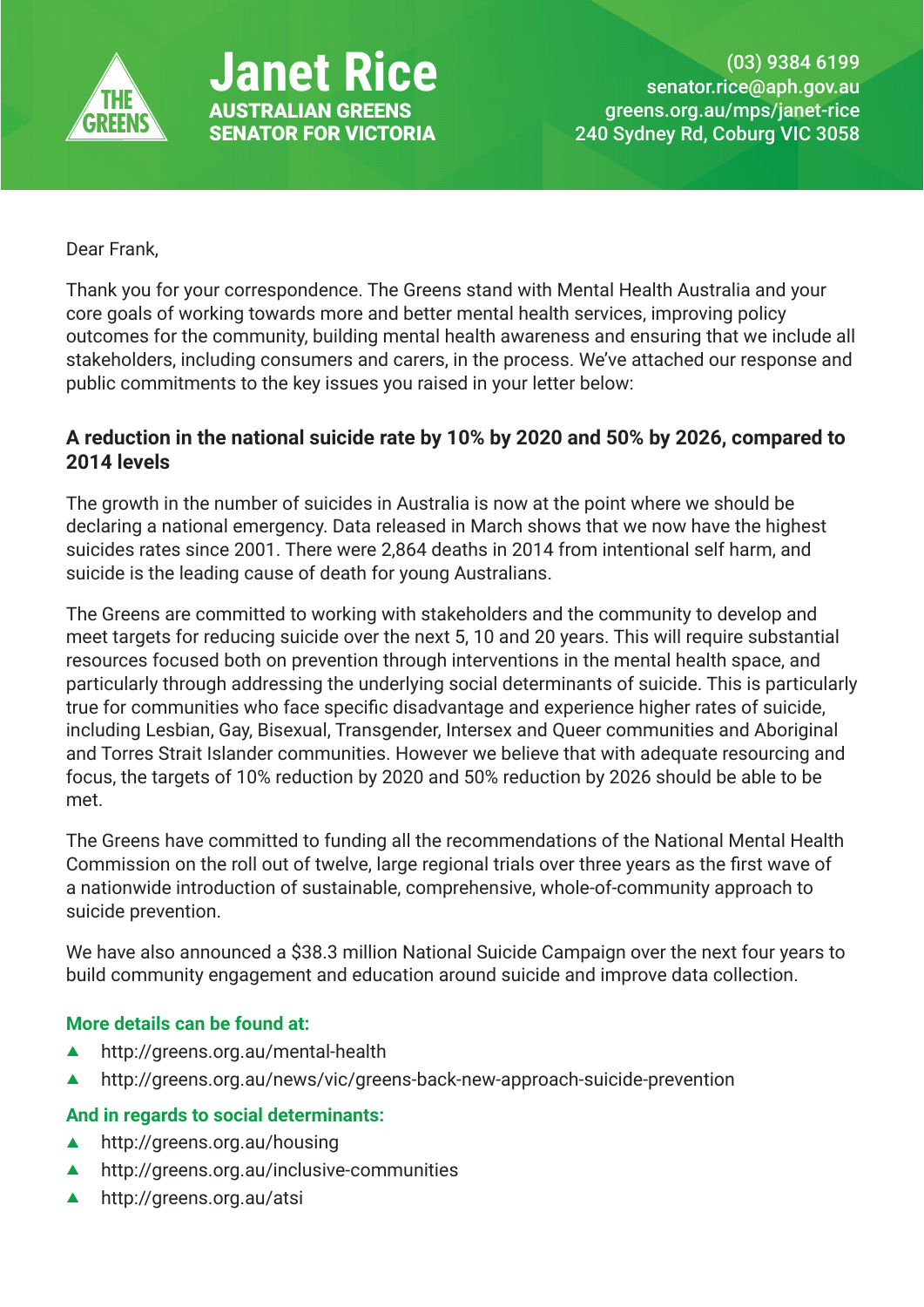# **A reduction in the mortality gap for people with a mental illness**

The Greens are committed to reducing the unacceptable mortality gap between the 20% of Australians who experience or have experienced mental illness and the rest of Australia. Our strategy to reduce suicide rates, as outlined above, would play a significant role in bringing the size of the gap down. There is also a role for addressing and responding to the high degree of correlation between those living with mental illness and poor physical health. Those with mental illness are much more likely undertake other harmful activities including smoking, risky levels of alcohol consumption and other drug use, and are more likely to be physically inactive.

The Greens' commitment for an additional \$1 billion over the next four years for primary mental health services will provide additional treatment services and support, as will our commitment to a fairer and more evidence based alcohol and other drugs harm reduction regime. Further, our plan for improved chronic disease management would see an investment of \$4.3 billion over four years. The plan will introduce voluntary enrolment for those with chronic disease and provides incentives to GPs to work with patients to maintain health and quality of life. As a portion of the \$4.3 billion, we will also invest \$2.8 billion to provide access to allied health professionals to enrolled patients. While not targeted at Australians with a mental illness specifically, this program will greatly benefit the many Australians with a mental illness who are also at a high risk of other chronic illnesses.

Further our commitment of \$250 million each year for cycling and walking infrastructure is designed to result in a significant increase in levels of cycling and walking for transport and recreation. This encouragement of physical activity which is accessible to all, particularly people on low incomes and people who don't drive, would be of particular benefit to the wellbeing of people with a mental illness. Our \$10 billion investment in public transport will similarly improve transport options and reduce social isolation for people with a mental illness who are on low incomes and don't drive or own a car.

### **More details can be found at:**

- ▲ http://greens.org.au/mental-health
- ▲ http://greens.org.au/primary-care
- ▲ http://greens.org.au/public-transport

### **An increase in the proportion of mental health consumers and carers in employment**

It is essential that pathways to employment exist for all Australians. In the National Mental Health Report 2013 it was shown that 62% of working age Australians with a mental illness were employed, compared to 80% of those without a mental illness. Although the Greens understand that many people with a mental illness are unable to work, for those who wish to work there is role for Government to play.

We know that Work for the Dole is not effective and the existing employment services are not sufficient. We need a less punitive and better funded pathway to employment, especially for those that are already dealing with a mental illness. We will have more to announce on this in the coming weeks.

For mental health consumers and carers, another struggle is the need to balance work commitments with caring duties and self-care. This requires flexibility in working situations. The Greens would give people who have been in their job 12 months enforceable rights to request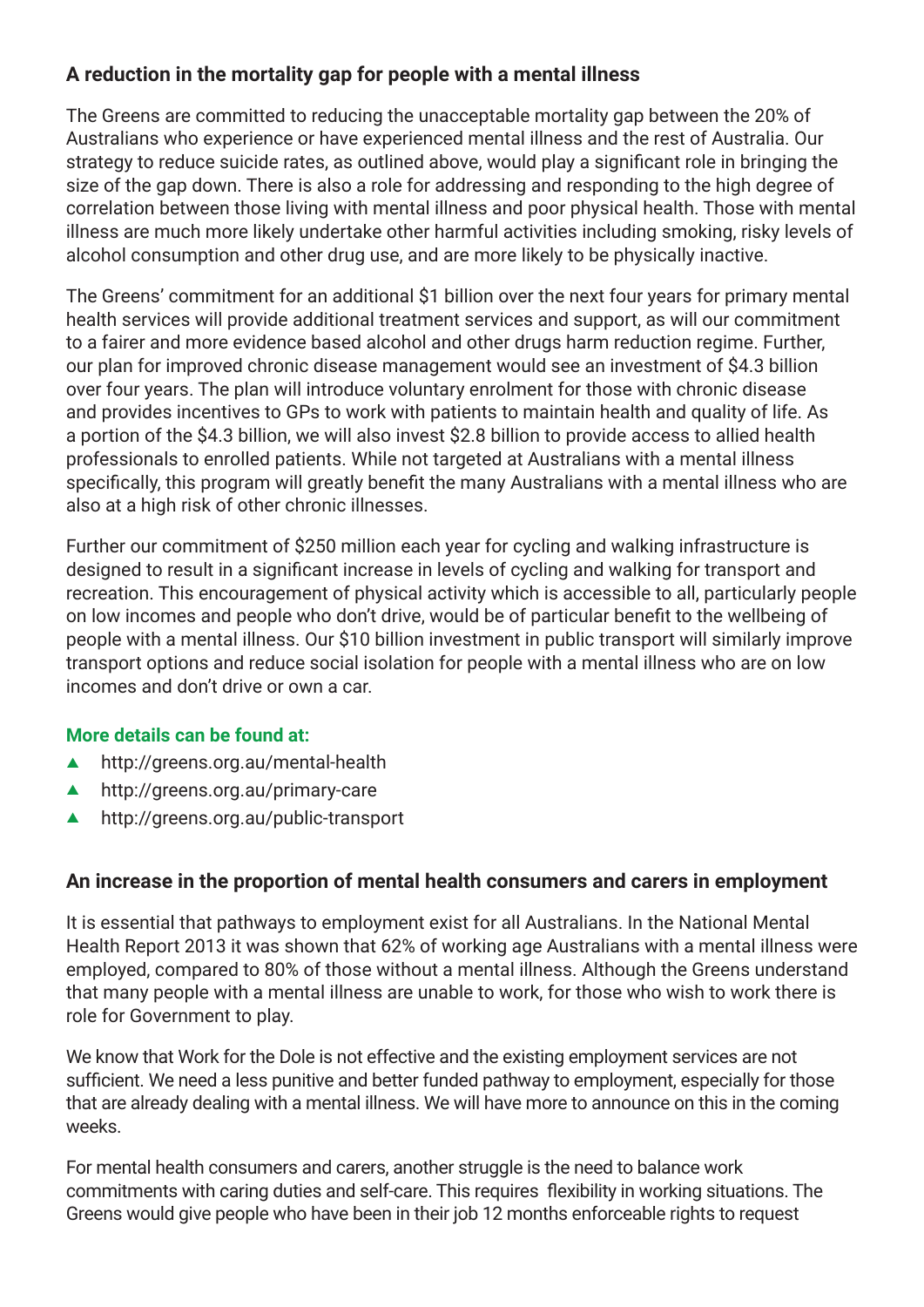flexible working arrangements, including the number of hours they work, the scheduling of those hours and the location of work.

For carers in particular, employers may refuse flexible arrangements only where there are serious countervailing business reasons.

The transition to the Primary Health Networks also brings with it the opportunity of providing a more holistic service model, which not only treats mental illness but provides social support, housing support, employment support and legal assistance for people with multifaceted needs. By committing an extra \$400 million to the Primary Health Networks mental health flexible fund over the next four years, the Greens would provide significant additional support to see these services realised which will result in increasing people's employment prospects .

Finally our support (see below) for developing and implementing a national mental health and psychosocial support Peer Workforce Development Framework would also increase opportunities for consumers and carers to gain employment as a peer worker.

#### **More details can be found at:**

 $\blacktriangle$  http://greens.org.au/mental-health

### **An increase in the mental health consumer and carer participation and choice in national policy design and implementation**

The Australian Greens have committed to supporting the recommendation from Mental Health Australia to invest \$6.5 million in consumer and carer involvement in mental health reform including:

- **A** ongoing and additional funding for the National Mental Health Consumer and Carer Forum, the National Register, mental health consumer and carer representatives and the national mental health consumer organisation;
- $\blacktriangle$  funding a scoping study on the establishment of a new national mental health carer organisation;
- $\blacktriangle$  developing and implementing a national mental health and psychosocial support Peer Workforce Development Framework
- $\triangle$  consumer and carer representation at all levels of planning and decision making, including the Mental Health, Drug and Alcohol Principal Committee;
- $\blacktriangle$  routinely surveying and reporting consumer and carer satisfaction with all aspects of the mental health system

#### **More details can be found at:**

 $\blacktriangle$  http://greens.org.au/mental-health